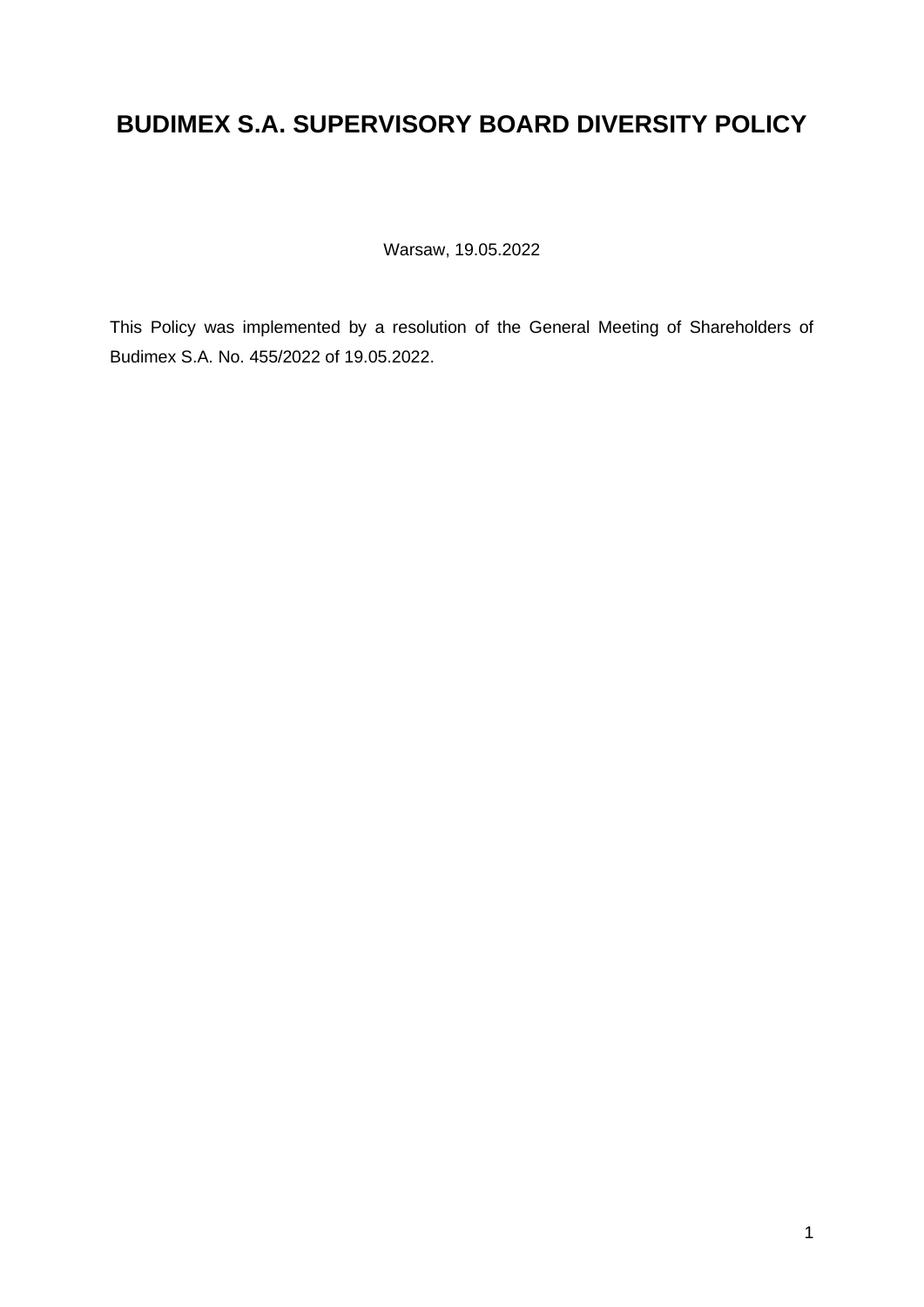## **1. Definitions**

- Diversity Policy of the Supervisory Board of Budimex S.A. this document, hereinafter referred to as the "Policy",
- ► Management Board the Management Board of Budimex S.A.,
- ► Supervisory Board the Supervisory Board of Budimex S.A.,
- ► General Meeting the General Meeting of Shareholders of Budimex S.A.,
- ► The Company Budimex S.A.,
- ► Diversity construed as all aspects in which people differ or are similar. Diversity includes both visible and invisible, innate and acquired characteristics such as, for example, gender, age, personality traits, ethnicity, nationality, sexual orientation, skills, education, work experience, interests, attitudes to life.

## **2. Purpose of the Policy**

The Policy is designed to ensure that the principles of equal treatment and diversity are respected at the level of the Supervisory Board of Budimex S.A., since a diverse composition of the Supervisory Board contributes to efficient decision-making and correct functioning of the Supervisory Board.

The purpose of the Policy is to:

- ► take into account the principles of diversity in the process of selecting the Company's Supervisory Board,
- ► oblige the General Meeting to follow objective selection criteria in the process of appointing members of the Supervisory Board,
- support the implementation of initiatives to ensure equal opportunities in access to training and promotion and in access to benefits,
- ► apply objective criteria for evaluation of the Supervisory Board's activities.

## **3. Policy Principles**

Meeting the goals of the Policy will ensure:

- appropriately selected skills and professional experience in relation to the position held within the Company's Supervisory Board, as well as diversification of opinions and diversity of thought – thus, the implementation of the provisions of the Policy will have a positive impact on increasing supervisory and management effectiveness,
- acting with respect for diversity and equal treatment at the Supervisory Board level, thereby setting a high standard for a culture of inclusion and diversity throughout the organisation,